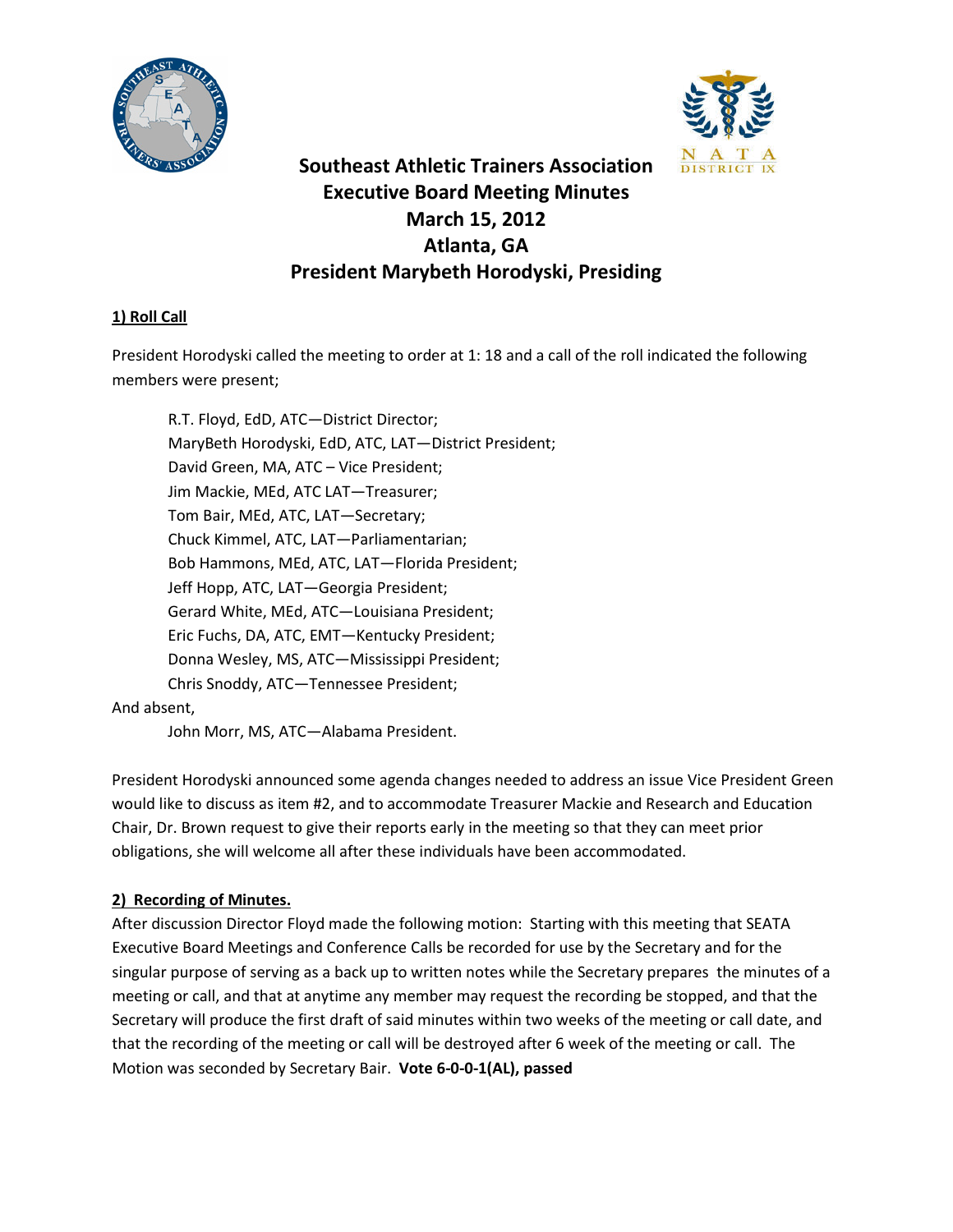### **3) Research and Education Committee Report.**

Chair Kathy Brown PhD, ATC presented the SEATA Executive Board with updates concerning speakers, abstracts, presenters, grant application, and on-line meeting evaluation process for the 2012 meeting. Dr. Brown also indicated that positions on this committee from the states of Alabama and Kentucky will be coming vacant. Dr. Brown brought to the SEATA Executive Board a motion from her committee: To award \$1,799 to Duane Dubose for research on Space Availability for the Spinal Cord in an Unstable Spine. **Vote 6-0-0-1(AL), passed.** Dr. Brown also brought a request from a speaker to conduct a survey about work life balance to attendees. President Horodyski asked Dr. Brown to inform the speaker that due to IRB concerns they would need to follow established protocol for this request and to seek guidance from herself or Secretary Bair if any was needed.

### **4) Treasurers Report.**

Treasurer Mackie provided the SEATA Executive Board with information relative to cash flow, revenue, and investments. As of February 29<sup>th</sup>, 2012 the SEATA investment account had \$333,508.84 and year to date, year over year, expenses are \$5,061.54 greater than 2011 and revenues are \$67,730.78 greater than 2011. Treasurer Mackie also noted that there will be some changes to the membership of the Finance Committee as the terms of State Presidents expire; Currently Presidents Wesley and White, Treasurer Mackie and member at large Lindsey McLean comprise this committee. Treasurer Mackie reviewed briefly with the SEATA Executive Board Corporate Sponsorship revenue.

*Treasurer Mackie left the meeting.*

### **5) President's Welcome and President's Report .**

President Horodyski welcomed the SEATA Executive Board and thanked the members for their attendance. She led the SEATA Executive Board in a leadership discussion and encouraged all to make sure that we focus on the issues and priorities we are here to address. This point was emphasizing with the Moroccan fable of the man who chased 2 rabbits and caught none.

### **6) Memorialization and Review of Electronic Votes.**

Secretary Bair provided the SEATA Executive Board with following electronic votes that took place since the last meeting:

7/6/11 Approved Proposed By-Law changes (See Addendum A for proposed changes) to be placed before the membership for a vote. President Wesley made the motion, Secretary Bair seconded. **Vote 7-0-0-0, passed.** 

8/18/11 Acceptance of SEATA HOF Committee recommendations to alter some eligibility requirements in the nomination process for SEATA HOF members. Committee Motion**. Vote 7-0-0-0, passed.**

8/22/11 Approved the SEATA Election Committee recommendation that President Lennon replace Mississippi President Wesley on this committee and serve as SEATA Elections Committee Chair,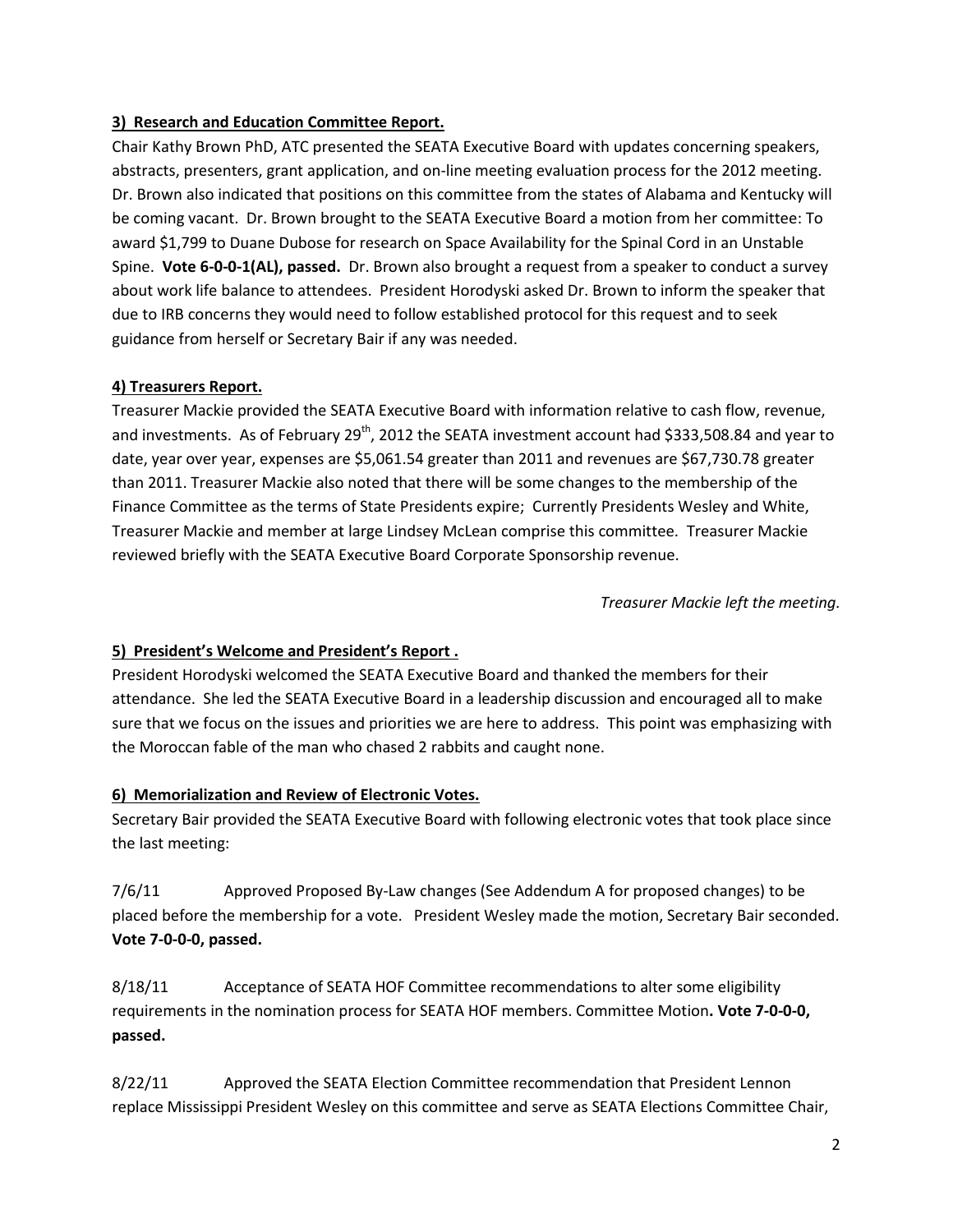as President Wesley has received a nomination for SEATA President, and that President Fuchs serve as a member on this committee. Committee motion. **Vote 6-0-1(KY)-0, passed.**

10/17/11 Approval of June 2011 SEATA Executive Board Minutes. The motion was made by Secretary Bair, President Moor seconded. **Vote 5-0-0-2 (TN, GA), passed**

11/22/11 Approved the motion that Keith Thompson to serve on the SEATA Scholarship Committee. Director Floyd, President Fuchs. **Vote 7-0-0-0, passed.**

12/10/11 Approved a motion from President Wesley for Wade Powers to be the MS representative to the SEATA Student Senate. President Snoddy Seconded. **Vote 7-0-0-0, passed.**

2/1/12 Approved the SEATA Student Senate request for setting up a Facebook page and Twitter account for communication with students in SEATA; the SEATA member providing oversight for the Student Senate will monitor communication on these sites. Committee Motion**. Vote 7-0-0-0, passed.**

2/1/12 Approved SEATA Hall of Fame Committee recommendation for Tim McLane to be inducted into SEATA Hall of Fame. Committee motion. Vote 7-0-0-0, passed

2/10/12 Approved the SEATA Scholarship Committee recommendations for recipients noted below.

### **Undergraduate**

Alisha Tolbert (Troy University) The SEATA Memorial Undergraduate Scholarship (\$1000) Katherine Kite (University of West Alabama) The Jerry Rhea/Atlanta Falcons Undergraduate Scholarship Award (\$1000) Samyra Safraoui (University of South Florida) The Jim Gallaspy Student Leadership Scholarship (\$500)

### **Graduate**

Justin Mitchell (University of West Alabama) The SEATA Memorial Graduate Scholarship (\$1000) Candace Winn (University of West Alabama) The Jerry Rhea/Atlanta Falcons Graduate Scholarship Award (\$1000) Anne Bryan (Georgia Southern University) The Hughston Sports Medicine Foundation Scholarship (\$500) Committee Motion. **Vote 7-0-0-0, passed.**

2/10/12 Approval of SEATA Honors and Awards Committee recommendations as below. Jack C. Hughston, MD Sportsmedicine Person of the Year: Doug Rouse, MD Backbone Award: Lori Moss, ATC High School Athletic Trainer of the Year: Kevin Mauldin, ATC Education/Administration Athletic Trainer of the Year: Amanda Benson, PhD, ATC, LAT College/University Athletic Trainer of the Year: Gerald Jordan, ATC Clinical/Industrial/Corporate: Kevin Cefali, ATC

Committee Motion. **Vote 7-0-0-0, passed.**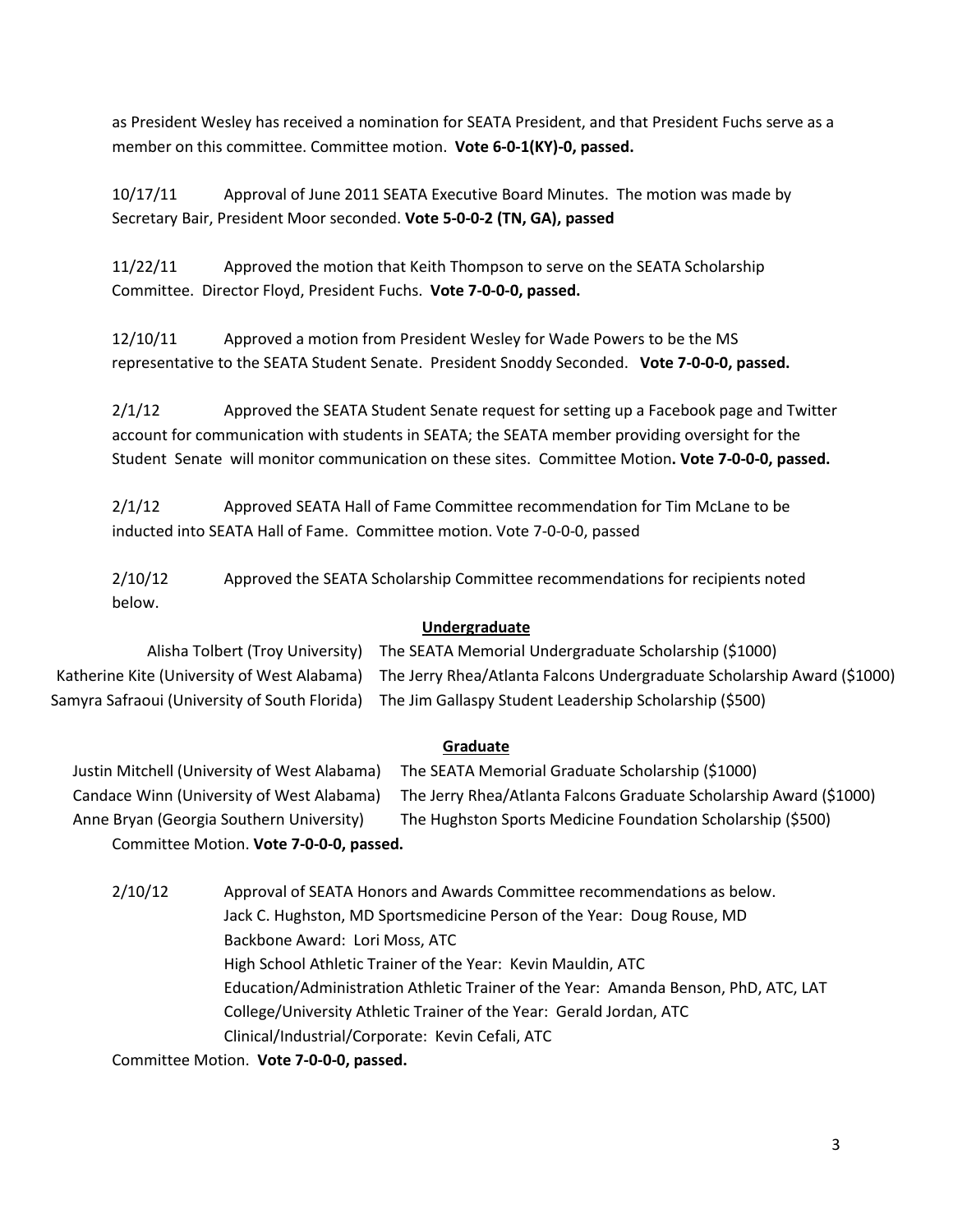#### **6) Directors Report.**

Director Floyd reviewed several NATA Board of Directors actions including; approved the Secondary School Athletic Trainer Committee request to amend State Grant program to allow funding for research to determine AT penetration in secondary schools; discussion of Vision Quest workgroups priorities; provided guidance for post professional certification as well as strategic partnerships; approved participation in ShareCare; approved of co-branding certain activities with the NATA Foundation; approved an amended position statement regarding Sudden Death in Sports; approved Houston as the location for the 2017 annual meeting and New Orleans for the 2018 meeting; approved the NATA Foundation's RFP for an outcome study; to fund some off-convention meetings for select committees as the budget allows, including an off-convention meetings for the Executive Committee for Educators starting in 2013; approved exploration of a name change for the NATA; approved a vetting process and a procedure to include CAATE and BOC when examining post professional certification programs; received a report for the Honor and Awards Committee that 17 members will be inducted to the NATA HOF this year.

#### *Tennessee President Snoddy left the room*.

Director Floyd made the following motion: SEATA co-brand with the NATA Foundation the SEATA Quiz Bowl and all other appropriate media. The motion was seconded by Kentucky President Fuchs. **Vote 5- 0-0-2(AL TN), passed.**

#### **7) President's Report.**

President Horodyski encouraged all SEATA Executive Board to introduce themselves as SEATA Executive Board members and thank the vendors that support this meeting. President Horodyski reviewed board assignments with regard to by-law review assignments. Some of this work has been completed and the remaindered will be discussed at the June meeting in St. Louis. President Horodyski reviewed SEATA Executive Board packets and explained their use as supporting document for agenda items to be discussed latter in the meeting.

*Tennessee President Snoddy returned to the room.*

#### **8) Vice President Report.**

Vice President Green reported that their are225 members pre-registered for the 2012 SEATA Clinical Symposium and Members Meeting. Emory has had 74 people pre-registered for the meeting. There are approximately 24 SEATA exhibitors and 6 Emory exhibitors. There have been 375 room nights purchased. The GAC reception will be held in the exhibit hall using the same format as prior year. Please make an effort to thank all of the exhibitors and welcome back Johnson and Johnson as an exhibitor. Vice President Green reviewed the flow of the Hall of Fame Induction, Honors and Awards Presentation, and the Members Meeting. Vice President Green reported that over 800 participants were involved with the 2012 SEATA Athletic Training Student Symposium. Several participants needed to be housed in nearby hotels and the Crown Plaza provided transportation.

*Tennessee President Snoddy left the room*.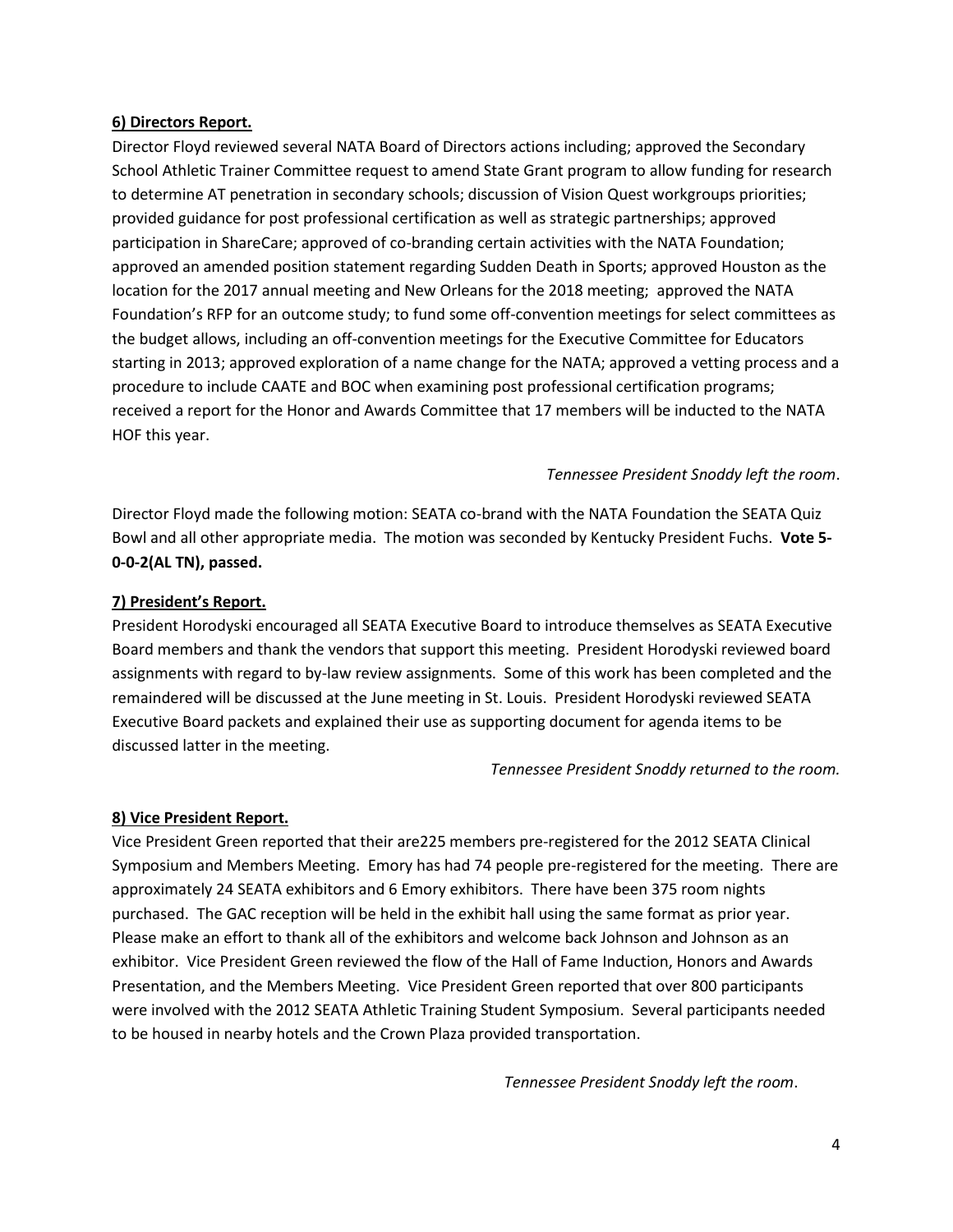#### **9) Secretary Reports.**

Secretary Bair presented to the SEATA Executive Board NATA Membership statistics that showed an increase of 1708 members over 2010. They year over year increase for all certified classification was 1353 and the total of Associate, international Non-certified, Student Undergraduate, and Student Graduate was 355. District year over year numbers are forth coming from the NATA. Secretary Bair reviewed briefly with the board some items from the most recent NATA District Secretary Treasurer meeting. During the meeting it was shared that the Career Starter membership has increased retention from this age group from, as a percent, from the mid 60% to the low 80%.

### **10) Finance Committee Report.**

President Horodyski reminded the board that 3 members of the committee will soon need to be replace. Treasurer Mackie will start his term as SEATA President in June, and will be replaced by the incoming Treasurer at that time. President Wesley's term as Mississippi President will expire in June, and Mr. Lindsey McLain's term as the at large non-board member of this committee will also expire in June. President Horodyski asked the board members to inform her of potential candidates for the non-board member position and made the following motion. President Fuch of Kentucky serve on the SEATA Finance Committee effective in June of 2012 to replace President Wesley. Seconded by Director Floyd. **Vote 5-0-1 (KY)-1 (AL), passed.**

*Tennessee President Snoddy returned to the room.*

### **11) Treasurer Resignation and Election Time Line.**

President Horodyski informed the board that Mr. Troy Armstrong who was elected to serve as SEATA Treasurer starting in June of 2012 has informed the SEATA Officers of the Board that he will no longer be able to serve in this capacity and must resign. President Horodyski made the following motion: The SEATA Executive Board accept the resignation of Mr. Armstrong as who was elected to the position of SEATA Treasurer effective in June of 2012. Seconded by Secretary Bair. **Vote 6-0-0-1(AL), passed.** 

President Horodyski motioned that; The Elections Committee proposed timeline be adopted for the purpose of filling the position of SEATA Treasurer that will take office in June of 2012, and that time line is: March 15, 2012, SEATA Executive Board calls for a special election and open nominations immediately; April 14 nominations close; April 16 dead line to accept/decline nomination; April 18 dead line to submit biography and photo; April 20 election begins; May 9 election ends; May 14 election results announce to candidates and then membership. Should more than two candidates accept the nomination, the following deadline will account for a possible run-off. April 20 election begins; April 28 election ends; April 30 run-off announced; May 1 run-off begins; May 9 run-off ends; May 14 candidates notified then membership.

### **12) Advertizing on Web Page.**

President Horodyski led discussion about the sale of advertising space on the SEATA web site as a way of generating additional revenue. The discussion lead to President Horodyski making the follow motion; A committee ,Chaired by Secretary Bair with President's Hopp and Hammonds, and Mr. Frazee Chair,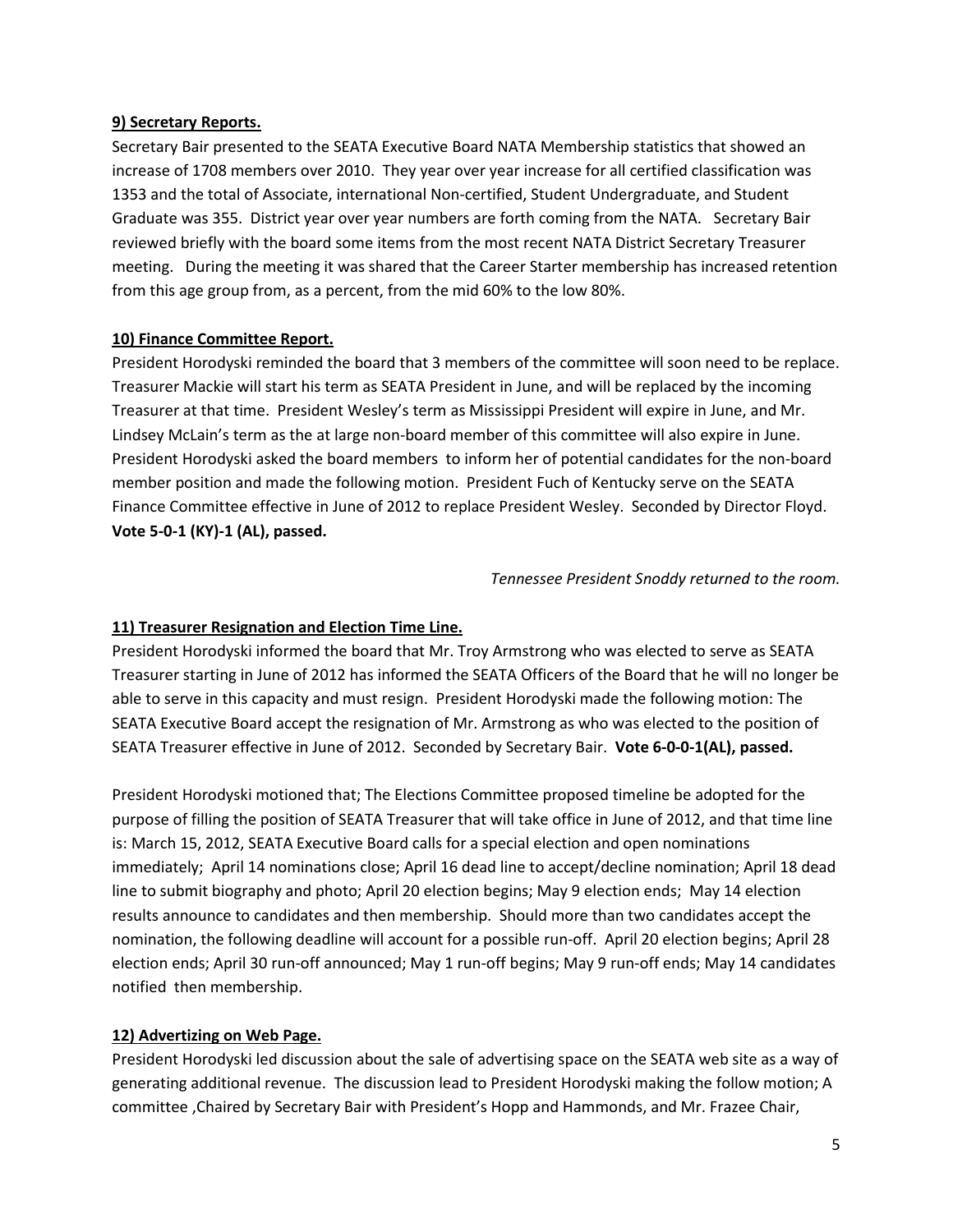SEATA Corporate Partnership Committee, serving as members, be formed for the purpose of exploring the potential benefits and potential risk as well as implementation policies of selling advertising space on the SEATA website. This committee will report to the Board no later than May 15<sup>th</sup>. Seconded by Secretary Bair. **Vote 6-0-0-1(AL), passed.**

### **13. NATA News Schedule.**

President Horodyski reviewed with the board the publication deadlines to have any news published in the *NATA News.* She reminded the members that Ms. Peggy Bratt is the member of the SEATA Public Relations Committee that all information should be sent to. Ms. Bratt will then compile all information submitted and forward to the *NATA News* for possible publication. President Horodyski reminded the board that Ms. Bratt needs information 1 week prior to the *NATA News* deadline. President Horodyski strongly encouraged each state to increase the reporting of activities.

### **14) State Meeting and District meeting schedule.**

President Horodyski reviewed the meeting schedule for each SEATA state association and lead a discussion pertaining to reciprocally allowing other SEATA states to advertise their meetings on each other's web sites without charge. This practice recently was started among NATA Districts.

### **15) Legislative Funds.**

President Fuchs expressed a desire to make awarding of SEATA Legislative Grants process more nimble and to increase the amount of funding allocated to this program. After discussion President Horodyski made the following motion; At the end of every fiscal year any unused portions of SEATA Legislative Grant Tier I monies will be split, 50% to fund SEATA Legislative Grant Tier II, and 50% to fund SEATA Legislative Grant Tier III until \$7,000.00 has been allocated to Tier II grants, at which time all unused tier I monies will be allocated to tier III. Seconded by Secretary Bair. **Vote 6-0-0-1, passed.**

President Horodyski express that she will charge the SEATA Finance Committee to reexamine the current financial position and make a recommendation on funding tier II and tier III grants.

### **16) SEATA Corporate Partnership Committee.**

Mr. Frazee thanked Vice-President Green, former SEATA Corporate Partnership Chair, for his many years of service in this role and for helping him to transition to Chair of this committee. Mr. Frazee presented to the board an update on vendors participating at this meeting. He indicated that 25 vendors will be exhibiting and that approximately \$14,500.00 will be raised from the SEATA Corporate Partnership program. Mr. Frazee also indicated that there were 6 vendors at the most recent Athletic Training Student Symposium.

### **17) State Regulations on Graduate Assistants.**

President Wesley lead a discussion on the importance of knowing the laws and regulations for states that graduate assistants, as well as all staff members, will be traveling to in order to provide Athletic Training services. President Wesley indicated that at the most recent BOC Regulatory Conference this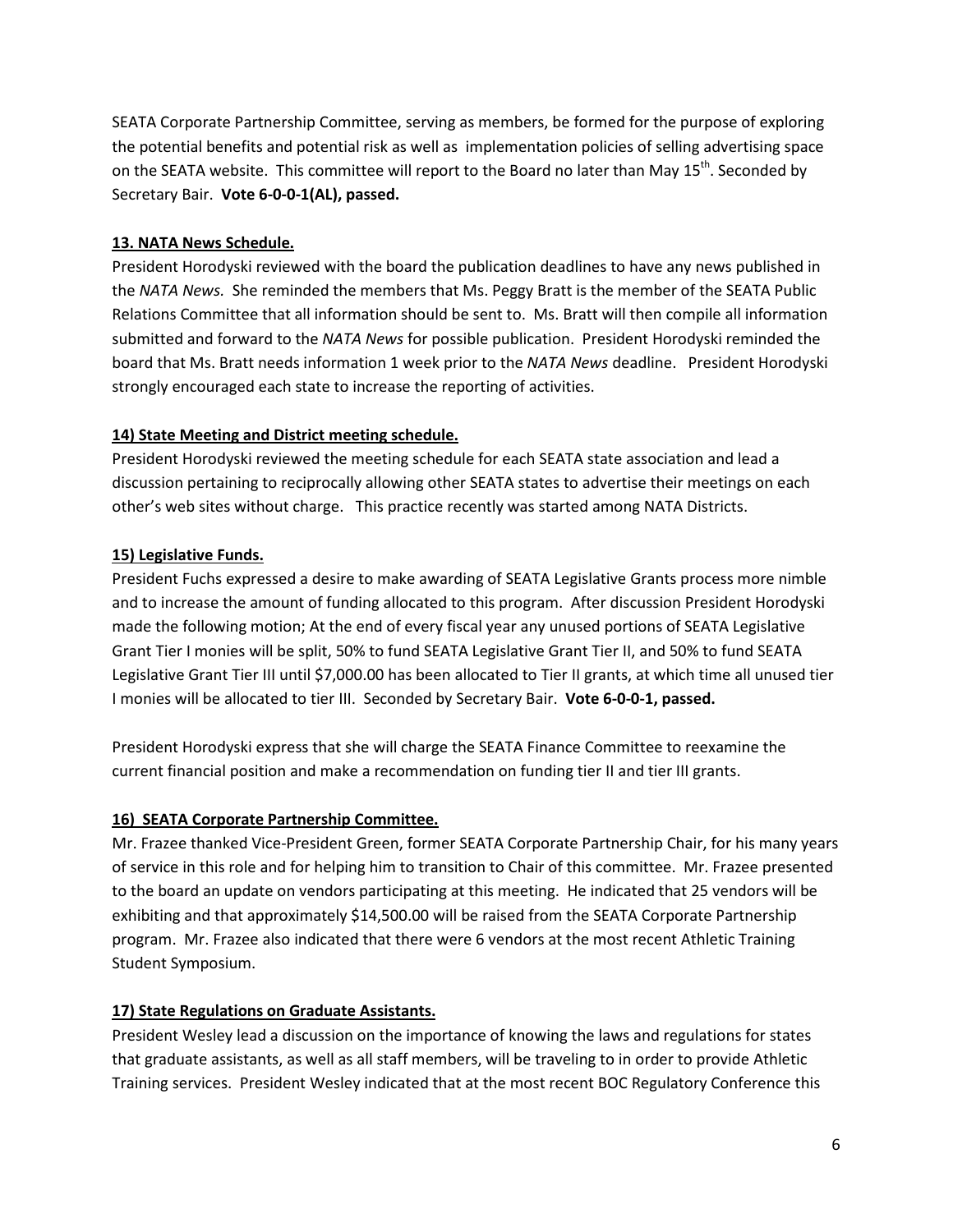point was emphasized as some state regulatory bodies may take aggressive action towards 'traveling' Athletic Trainers that provide Athletic Training services while not holding a license to do so in that state.

### **18) Committee Reports.**

Hall of Fame –President Horodyski brought forward a motion from the committee: That the SEATA Executive Board accepts the Hall of Fame Committee's recommendation for members for 2012-2013. Those members and the states they would represent are; Alabama Representative, John Anderson; Florida, Frank Grimaldi; Georgia, James (Jay) Shoop; Kentucky, Tom Steltenkamp; Louisiana, Bob Goodwin; Mississippi, Jim Gallaspy, Tennessee and char Bob Nevil. **Vote 6-0-0-1(AL), passed.**

Honors and Awards – Chair Crandall Woodson reported that this committee was working towards an increase use of technology to display previous award winner. This will reduce the expense of having to get updated signage printed each year by utilizing programmable electronic sign, digital picture frames, and large monitors. Additionally Mr. Woodson expressed this committee's concern regarding the low number of nominations for SEATA awards. To increase the number of nominations the committee changed the nomination deadline to allow more time for nominations to be submitted, as well as allowing increasing the duration of nominations from one year to two. Mr. Woodson brings the following motion from the Honors and Awards Committee; All SEATA Honors and Awards Committee members be allowed to nominate qualified individual after the nomination deadline passes if no nominations for any SEATA award were received. **Vote 5-1(TN)-0-1(AL), passed.**

Ethics – President Horodyski reviewed the Ethics Committee Report submitted by Chair Michelle Dorsey that was included in the board packet.

Young Professionals – President Horodyski relayed a verbal report from Chair, Alex Pinto that the Young Professionals Committee is in the process of reaching out to the SEATA Student Senate. Mr. Sam Zeung will be the new Chair effective June 2012. Mr. Pinto expressed that more active committee members were needed.

Political Action Committee— President Horodyski reviewed the NATA Political Action Committee Report submitted by Chair Mike Wilkinson that was included in the board packet.

### **19) Dues—By-Laws.**

President Fuchs led a discussion about the issue of increasing state due. The current process of dues collection was reviewed and an approximate timeline based on NATA staff estimates for the new dues collection process discussed. Currently the NATA collects District dues and the Districts apportions dues collections to the state via whatever method a District has choose to implement. Starting with the 20014 or 2015 dues cycle the NATA will have the necessary technology to collect separate and distinct state dues amount. This variance from the current 'all in the District must be the same' process to one that will allow each state in a District to set their own dues amount independent from each other. This discussion lead President Fuchs to make the following motion; State Presidents will poll their state